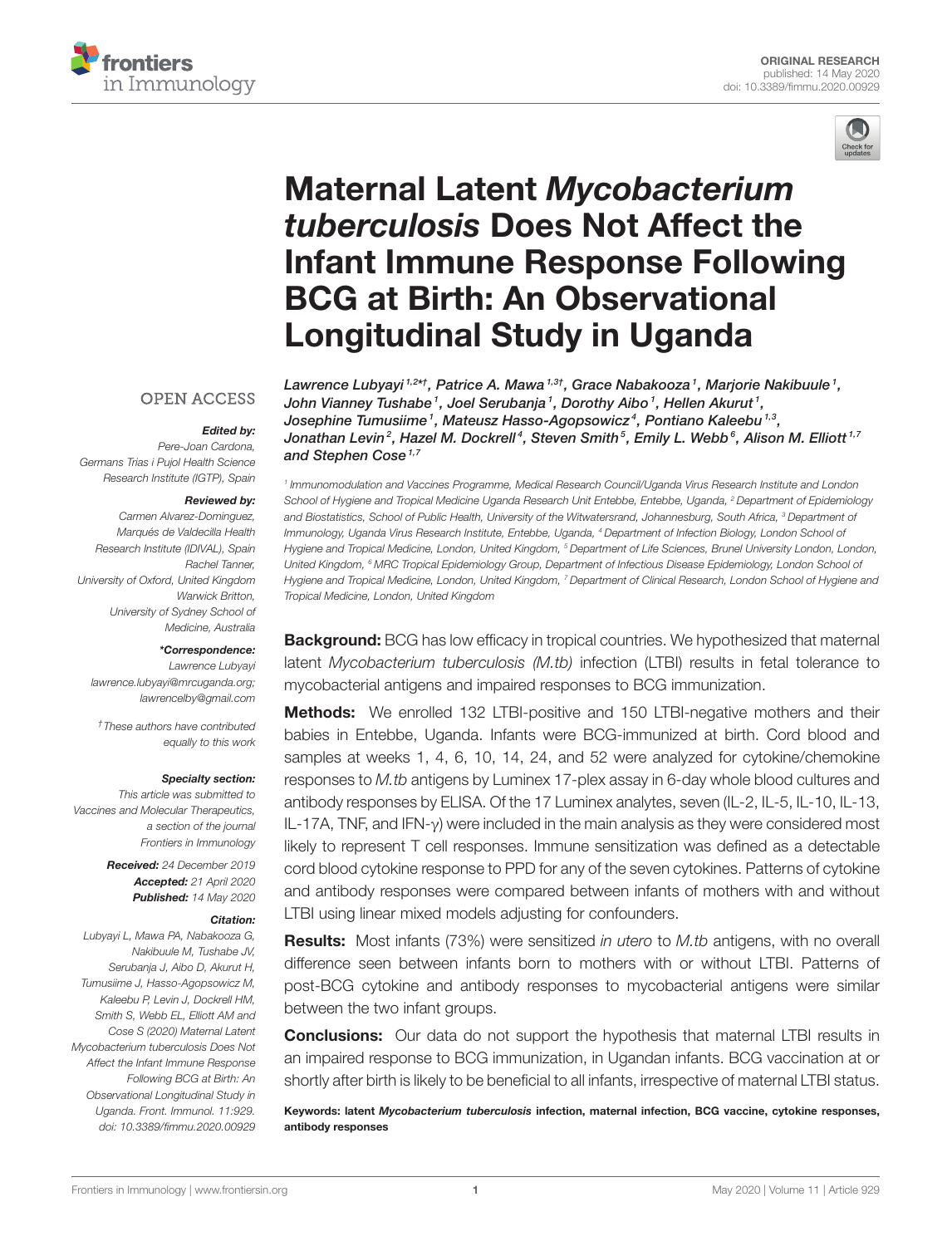## INTRODUCTION

Bacille Calmette-Guerin (BCG) is the only licensed vaccine against tuberculosis (TB). It protects against tuberculous meningitis and miliary TB in infants [\(1\)](#page-9-0), but its protective efficacy against pulmonary TB varies between populations. Metaanalyses of BCG vaccine trials have shown that latitude is an important factor for responses in adolescents and adults, with lower protection closer to the equator [\(2–](#page-9-1)[5\)](#page-9-2).

Modification of the protective effect of BCG through sensitization to non-tuberculous mycobacteria (NTMs) has been suggested as a reason for variable BCG efficacy, and its association with latitude [\(6,](#page-9-3) [7\)](#page-9-4). The protective effects of BCG might be blocked by exposure to NTMs, or NTMs might provide equivalent protection to BCG, thus masking the benefit provided by BCG [\(8\)](#page-9-5). Although NTMs have a variable distribution by latitude [\(9\)](#page-9-6), NTM exposure may not fully explain this variability [\(10\)](#page-9-7).

In TB endemic areas, BCG is administered to new-borns at birth, in accordance with WHO recommendations [\(11\)](#page-9-8). BCG elicits different profiles of immune response in Africa compared with the UK when given early in life [\(12\)](#page-9-9). Prior sensitization, perhaps due to early exposure to Mycobacterium tuberculosis (M.tb) itself, or to environmental mycobacteria has been reported in infants immunized some months after birth [\(13\)](#page-9-10). However, in utero, rather than early life, sensitization [\(14\)](#page-9-11) may result in a more substantial modification of responses in exposed infants.

In TB endemic areas, a high proportion of adults harbor latent M.tb infections (LTBI). A dynamic relationship between mycobacteria and the immune system is thought to exist during LTBI. Individuals with LTBI may have circulating antigens and higher concentrations of TB-specific antibodies, plasmablasts, and memory B cells than those without infection [\(15,](#page-9-12) [16\)](#page-9-13). Mycobacterial antigens cross the placenta in murine models [\(17\)](#page-9-14). Thus, maternal LTBI might lead to exposure to mycobacterial antigens in utero driving a modified profile of sensitization [\(18\)](#page-9-15), or inducing tolerance in the fetus [\(14,](#page-9-11) [19\)](#page-9-16). Alternatively, passive transfer of maternal anti-mycobacterial antibodies (by providing passive immunity) or maternal antiidiotype antibodies (mimicking antigen) [\(20\)](#page-9-17), might influence the ability of neonatal BCG vaccine to elicit protective immune responses. The maternal and placental immunological milieu could also be influenced non-specifically by maternal LTBI, with consequences for fetal and neonatal response following immunization [\(21\)](#page-9-18). For other pathogens, maternal infections have been shown to induce either tolerization or sensitization in the fetus, with subsequent differences in susceptibility to infection [\(22\)](#page-9-19). We previously showed impaired mycobacteriaspecific T-cell responses following BCG immunization of infants born to LTBI-positive mothers, although this effect appeared to be transient [\(23\)](#page-9-20).

We hypothesized that maternal LTBI influences the neonatal response to mycobacteria, impairing the response to BCG and M.tb. To investigate this we followed a cohort of infants of LTBI infected or uninfected mothers over the first year of life. We measured cellular responses induced by neonatal BCG immunization using a whole blood assay [\(24\)](#page-9-21). As well, the evolution of anti-mycobacterial antibody responses was assessed, since these have recently gained new recognition for a potential role in protective immunity against tuberculosis [\(25–](#page-9-22)[28\)](#page-9-23). We measured responses to both the relatively M.tb-specific antigens (ESAT6 and CFP10) and to the broadly mycobacterial-specific purified protein derivative (PPD) in order to evaluate exposure to M.tb, and acquisition of responses to M.tb, in utero and during the first year of life, as distinct from the response to BCG.

### MATERIALS AND METHODS

#### Study Design and Participants

Healthy mothers and their infants were recruited at Entebbe General Hospital between June 2014 and October 2016. Women who were willing to participate in the study, had a normal singleton pregnancy, resided in Entebbe municipality or neighboring Katabi sub-county, and were HIV negative were eligible for inclusion. They were excluded if cord blood was not obtained, delivery was not normal, the mother was unwilling to undergo a repeat HIV test or was found to be HIV-positive on repeat testing, birth weight was <2,500 g, the neonate was unwell as judged by the midwife, the mother had indeterminate LTBI status (as described below), or the neonate presented with significant congenital abnormalities likely to impair the child's general health and development. Enrolled infants received all vaccines recommended by the Expanded Programme on Immunization. Infants were included in the study based on their mother's LTBI status, targeting equal numbers of infected and uninfected women. All infants were immunized at birth or within the first week of life with a single dose of intradermal BCG (Statens Serum Institut (SSI), Denmark).

#### Blood Sampling Strategy

Up to 7 ml of cord blood was collected. Infants were then randomly assigned in a 1:1 ratio (stratified by LTBI status) to two sampling strategies to reduce the blood-sampling burden on individual infants. Half gave 2 ml venous blood at 1, 6, and 14 weeks, the remainder at 4, 10, and 24 weeks. All gave blood (5 ml) at 52 weeks. Blood draws at weeks 14 and 24 were introduced when the study was already underway, resulting in lower sample numbers at these times.

#### Tests for Latent TB Infection

Women were investigated for LTBI at approximately 1 week post-delivery using the tuberculin skin test (TST) (PPD RT23 SSI, Copenhagen, Denmark) and T-SPOT.TB assay (Oxford Immunotec, Abingdon, UK) [\(29\)](#page-9-24). The TST was performed in the mothers after bleeding for the T-SPOT.TB assay and was read 48–72 h later, and defined as positive if  $\geq$ 10 mm in diameter. Women positive on both tests were considered LTBI-positive; those negative on both tests were considered LTBI-negative. Those with indeterminate and discordant results were excluded in order to optimize our ability to determine effects of LTBI (as distinct from other mycobacterial exposures). LTBI-positive mothers were investigated for active tuberculosis by symptoms, sputum examination (if available), and chest x-ray. No cases of active TB were detected.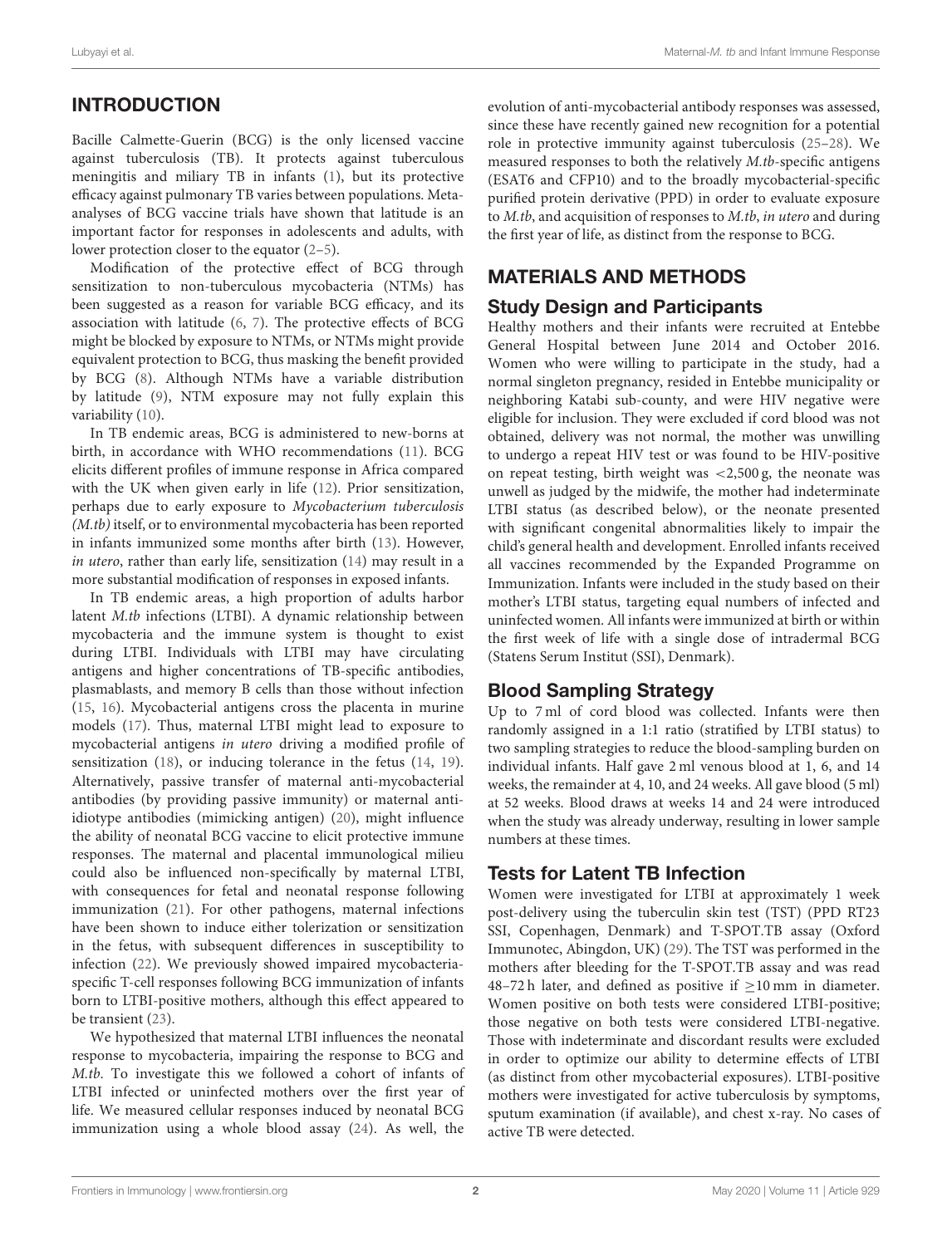### Whole Blood Assays for Cytokine/Chemokine Responses

Whole blood (including cord and infant venous blood) was diluted 1 in 5 in RPMI 1640 (Invitrogen) supplemented with 2 mM L-glutamine (Invitrogen) and cultured under 5% carbon dioxide at 37◦C for 6 days in 96-well U-bottomed plates (final volume 200  $\mu$ l). Duplicate wells were incubated with medium alone (negative control), PPD (Statens Serum Institut, catalog  $#RT50)$  (10  $\mu$ g/ml), or a combination of ESAT6 and CFP10 antigens (BEI Resources, calatologue #sNR14868 and NR-49425)  $(5 \mu g/ml)$ .

After 6 days, plates were centrifuged at 400 g for 5 min. Supernatants were removed from duplicate wells, pooled, and stored at −80◦C prior to analysis. Thawed supernatants were randomized across plates and subjected to multiplex bead array analysis using the human cytokine/chemokine MilliplexTM MAP 17-plex pre-mixed kit (Merck Millipore), following the manufacturer's instructions. The pre-mixed bead set included interleukin (IL)-1α, IL-1β, IL-1Ra, IL-2, IL-5, IL-8, IL-10, IL-12p40, IL-13, IL-17A, interferon (IFN)-γ, IFN-γinducible protein (IP)-10, monocyte chemotactic protein (MCP)- 1, macrophage inflammatory protein (MIP)-1α, MIP-1β, tumor necrosis factor (TNF), and granulocyte macrophage colonystimulating factor (GM-CSF). Data were acquired using the Biorad Luminex® 200 system and Bioplex Manager Software version 6.1 (Biorad).

#### ELISA for Anti-mycobacterial IgG Antibodies

Total immunoglobulin (Ig)G against PPD, ESAT6, CFP10, and Ag85A were assayed in plasma of a random sample of infants, at each time point, by ELISA as described elsewhere [\(23\)](#page-9-20). Briefly, flat-bottomed 96-well microlon plates (Greiner Bio-one, Germany) were coated with purified IgG standard (GenScript, NJ, USA) and mycobacterial antigens. After overnight incubation, the plates were blocked and samples diluted 1 in 100 were added to the plates and left overnight at 4◦C. Polyclonal anti-human IgG Horse Radish Peroxidase (Poly HRP, 0.5µg/ml, Dako, Denmark) was added and plates incubated. 0- Phenylenediamine (OPD, Sigma-Aldrich, MO, USA) substrate mixture (3 mg OPD, 0.1M citric acid, 0.2M Na2HPO4, 3 µL 30% hydrogen peroxide in distilled water) was then added and the reaction stopped with 2M Sulphuric acid and read at test wavelength 490 nm and reference wavelength 630 nm using a MRX1.1 plate reader and Gen5 1.07 Software (BioTek Instruments, Inc., VT, USA). The lowest standard concentration above which antibody was detectable  $(0.01 \,\mathrm{\upmu g/ml})$  was set as the sensitivity of the assay.

#### Statistical Methods

Analyses studied the time course of PPD- and ESAT6/CFP10 specific responses at 1, 4, 6, 10, 14, 24, and 52 weeks after BCG immunization, and the influence of maternal LTBI on infant responses.

We aimed to recruit 150 women with LTBI and 150 without, to give 80% power to detect a difference of 0.35log10 (assuming a standard deviation of 0.9log10) [\(30\)](#page-9-25) in infant cytokine response at 52 weeks between the two groups, and a difference of 0.5log10 at other time points (with 75 infants in each group).

Unstimulated cytokine response values were subtracted from antigen-stimulated results. Values <3.2 pg/mL (lower detection limit of assay) were assigned as 3.2 pg/mL. Values above 11,000 pg/mL (the upper detection limit) were assigned 11,000 pg/mL.

Baseline characteristics of participants were summarized, by LTBI status, using percentages, means and standard deviations, and medians and interquartile ranges. Of the 17 Luminex analytes, seven (IL-2, IL-5, IL-10, IL-13, IL-17A, TNF, and IFN- $\gamma$ ) were included in the main analysis as they were considered most likely to represent T cell responses. Results from the remaining ten cytokines were included in supplementary analyses.

Principal components analysis (PCA), a procedure which transforms several (possibly) correlated variables into a smaller number of uncorrelated variables (principal components), was used on cord blood outcomes to investigate relationships between the seven cytokine responses. We defined immune sensitization as a detectable cytokine response to PPD, in cord blood, for any of the seven cytokines. We summarized proportions of infants sensitized based on each of the seven cytokines and on groups discovered by PCA, and compared these proportions by maternal LTBI status using chi-squared tests.

Changes in log-transformed cytokine responses over time, by mother's LTBI status, were studied using linear mixed models adjusted for factors that showed baseline differences between the two groups. Profile plots showing the mean concentration and 95% confidence intervals (CI) were used to visualize the differences. Similar plots were generated for antibody responses.

Three-way component analysis [\(31\)](#page-9-26) was used to explore relations between cytokine responses, following BCG, taking into account trends over all time points.

Data analysis was conducted using Stata 14.1 (College Station, Texas, USA) and R version 3.5.1 (R Foundation for Statistical Computing, Vienna, Austria). A 5% significance level was used for all analyses.

#### Ethical Approvals

Ethical approval was given by the Uganda Virus Research Institute Research Ethics Committee (reference GC/127/13/09/16 and GC/127/16/03/434), Uganda National Council for Science and Technology (reference HS 1526) and the London School of Hygiene & Tropical Medicine (reference 7104). Written informed consent was received from all mothers, for their own and their baby's participation.

### RESULTS

#### Participants' Characteristics

The study flowchart is shown in **[Figure 1](#page-3-0)**. Between June 2014 and October 2016, 1134 women were invited to participate, 798 (70%) of whom consented and were tested for LTBI. 390 women tested negative on both TST and TSPOT.TB while 133 were positive on both tests. Among the 390 LTBI-negative women, systematic sampling was done to randomly select those for enrolment: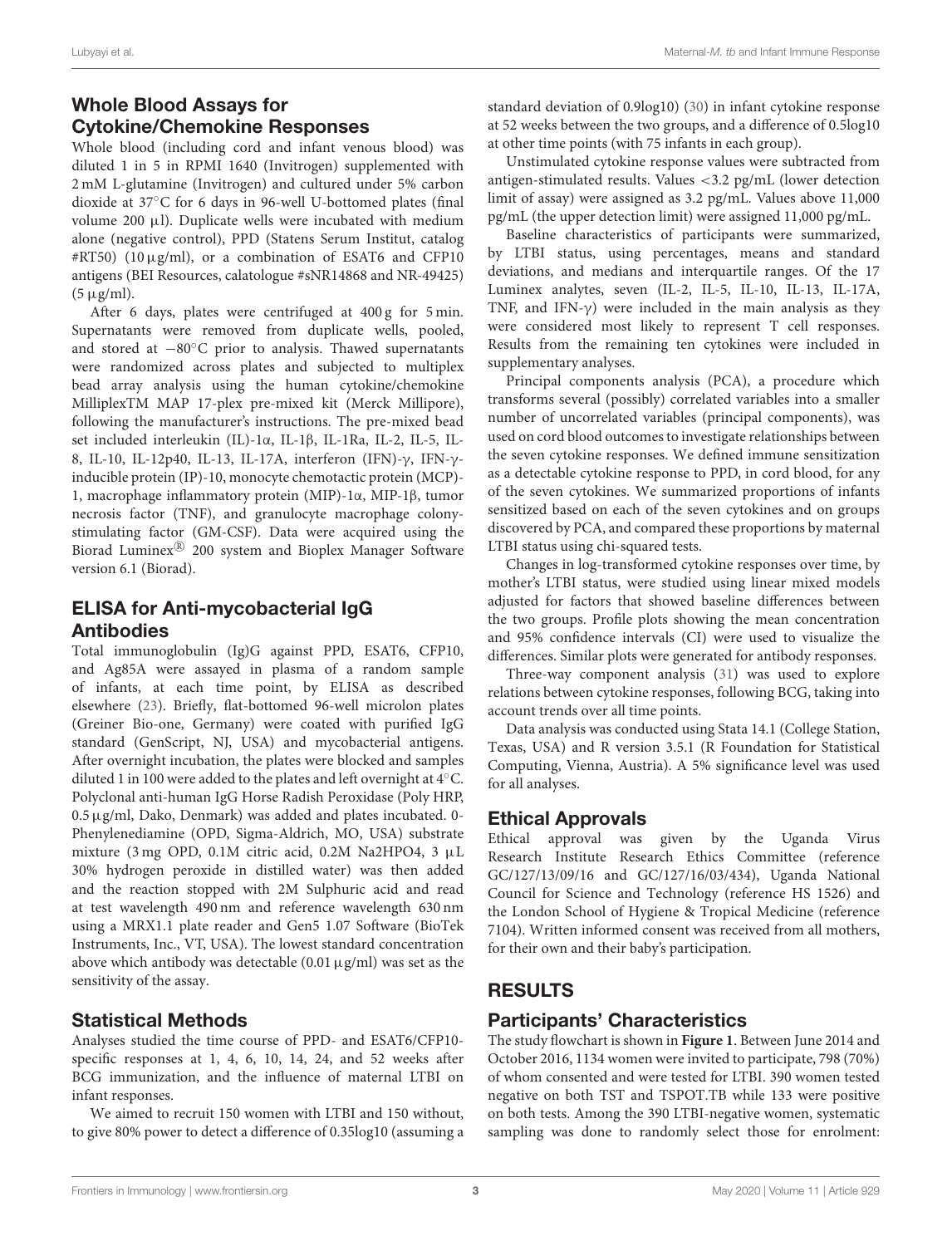

<span id="page-3-0"></span>initially we enrolled every second woman, later every third woman, to ensure contemporaneous recruitment with LTBIpositive women. Of the 133 LTBI-positive women, 132, with their infants, were eligible for follow up and enrolled into the study.

Baseline characteristics of participants were similar between the two groups (**[Table 1](#page-4-0)**), except that LTBI-positive mothers were on average older, more likely to have lived with someone who had TB, to drink alcohol and to originate from the central region of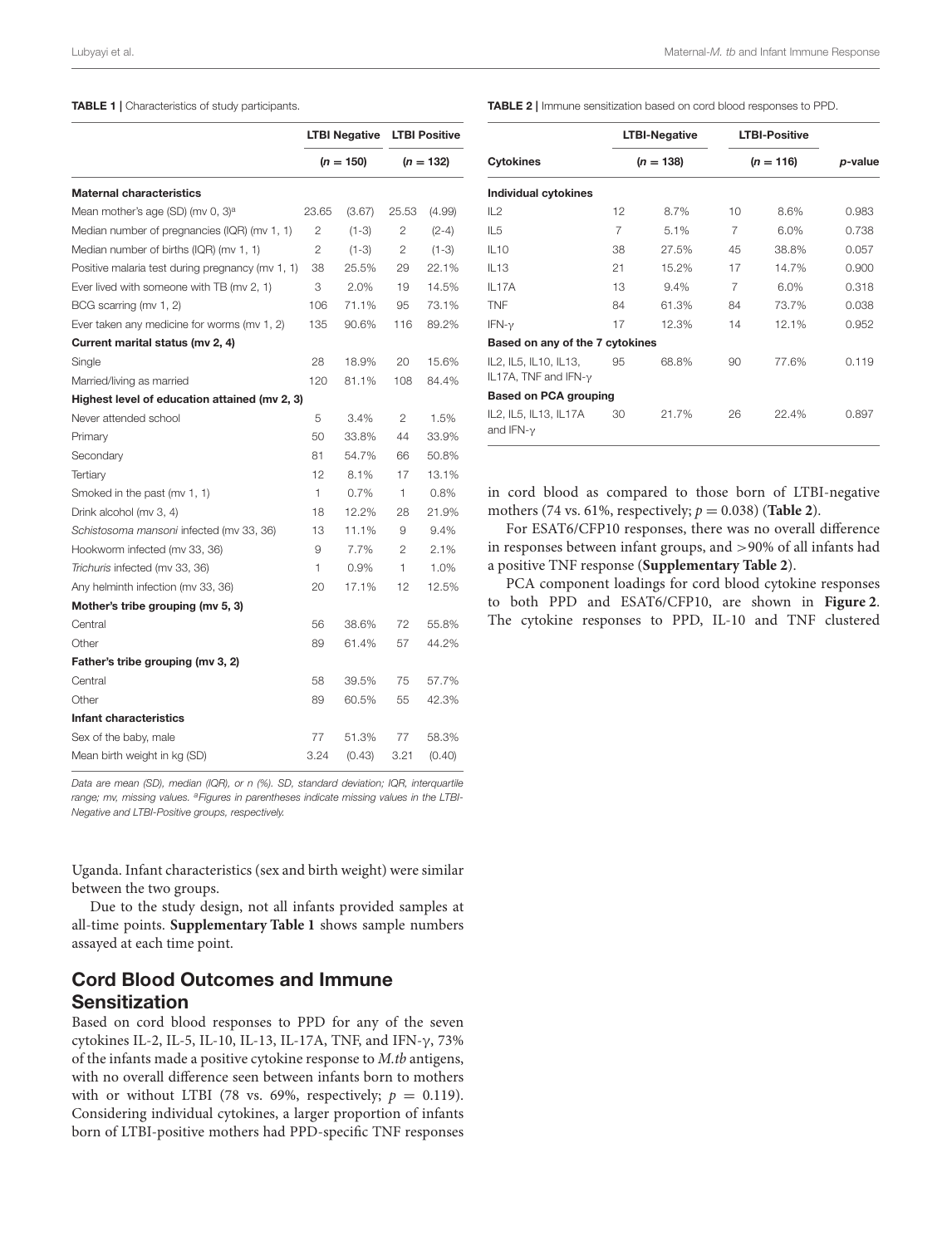

FIGURE 2 | Principal Component Analysis of cord blood outcomes in Ugandan infants. (A) PCA for cord blood cytokine responses to PPD. (B) PCA for cord blood cytokine responses to ESAT6/CFP10.



from children born of LTBI-positive and LTBI-negative mothers, respectively.

PPD and ESAT6/CFP10 responses for the other 10 cytokines/chemokines included in the array (IL-8, MCP-1, MIP-1α, MIP-1β, IL-1α, IL-1β, IL-12, IL-1Ra, GM-CSF, and IP-10) were also similar between the two infant groups (**[Supplementary Figures 1, 2](#page-8-0)**).

#### Cord Blood Sensitisation and Infant Cytokine Responses Over Time

There was no difference in evolution of PPD responses based on cord blood response profiles (**[Supplementary Figure 3](#page-8-0)**).

#### Antibody Responses Over Time

Antibody concentrations were similar, at all-time points, between the two infant groups. Anti-ESAT6 and anti-Ag85A IgG antibody concentrations declined up to 10 weeks and then gradually increased, consistent with maternal antibodies (in both groups) waning and then infants generating their own antibodies. There was no difference in antibody concentrations over time, based on cord blood response profiles. Antibody levels to PPD, Ag85A, and CFP10 were generally higher than those to ESAT6 (**[Figure 7](#page-7-0)**).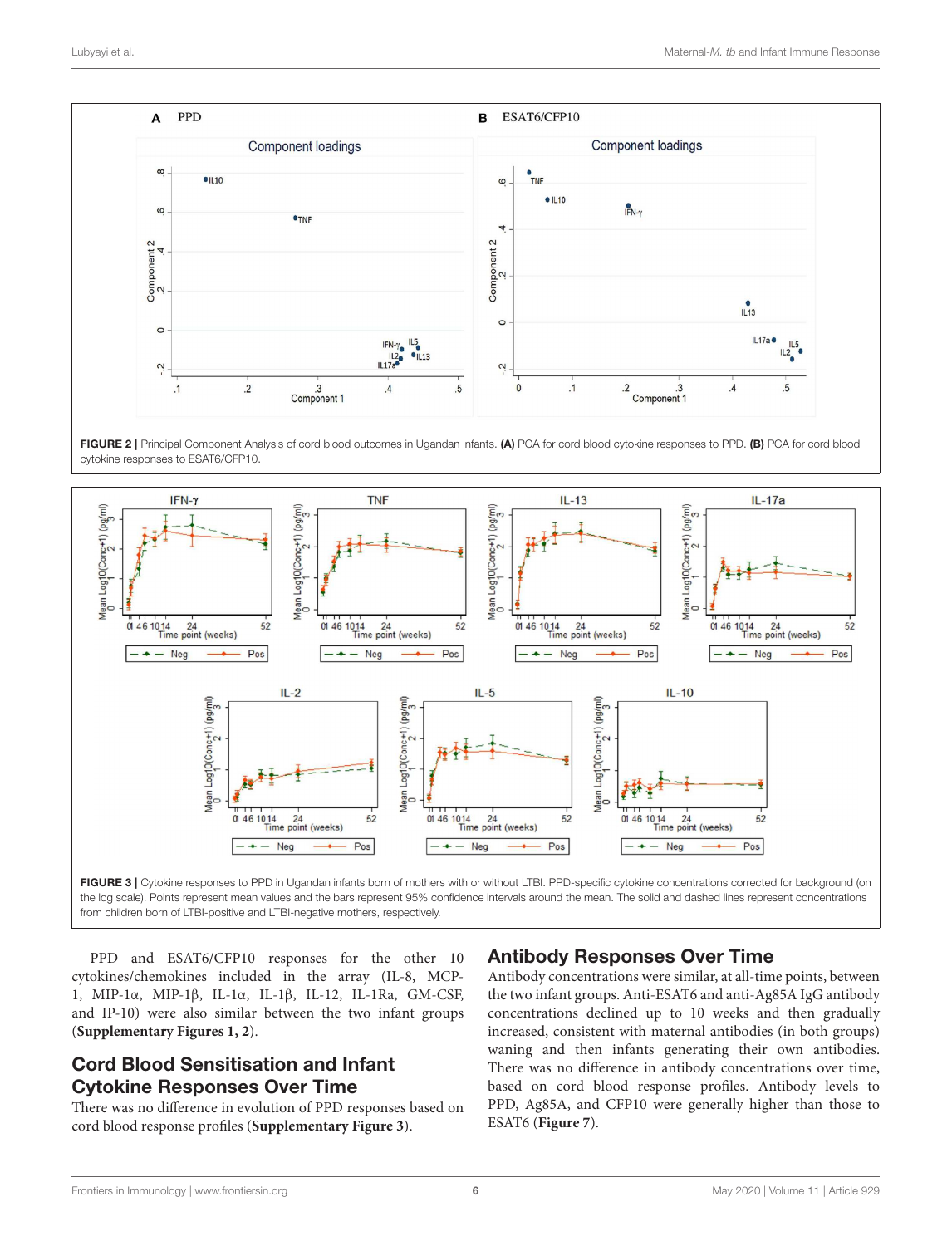

FIGURE 4 | Cytokine responses to ESAT6/CFP10 in Ugandan infants born of mothers with or without LTBI. ESAT6/CFP10-specific cytokine concentrations corrected for background (on the log scale). Points represent mean values and the bars represent the 95% confidence intervals around the mean. The solid and dashed lines represent concentrations from children born of LTBI-positive and LTBI-negative mothers, respectively.



#### Associations Between Cytokine Response Dynamics Over Time

Results from three-way component analyses show that IL-10, IL-2, and IL-5 responses to PPD evolved in a similar way (**[Supplementary Figure 4A](#page-8-0)**), and TNF and IL-17 responses evolved similarly to each other, whereas IL-13 and IFN-γ responses separated out independently from the other cytokines. Responses to ESAT6/CFP10 clustered for IL-13, IL-5, and IL-17 (**[Supplementary Figure 4B](#page-8-0)**), indicating similar evolution patterns over time; TNF, IL-10, IFN-γ, and IL-2 were separated



from the other cytokines indicating unique evolution patterns over time. However, there were no differences in clustering patterns between the groups based on mother's LTBI status.

### **DISCUSSION**

In this study, we show that Ugandan infants were sensitized to mycobacterial antigens in utero, regardless of maternal LTBI status, and that maternal LTBI had no effect on evolution of immune responses to BCG over time.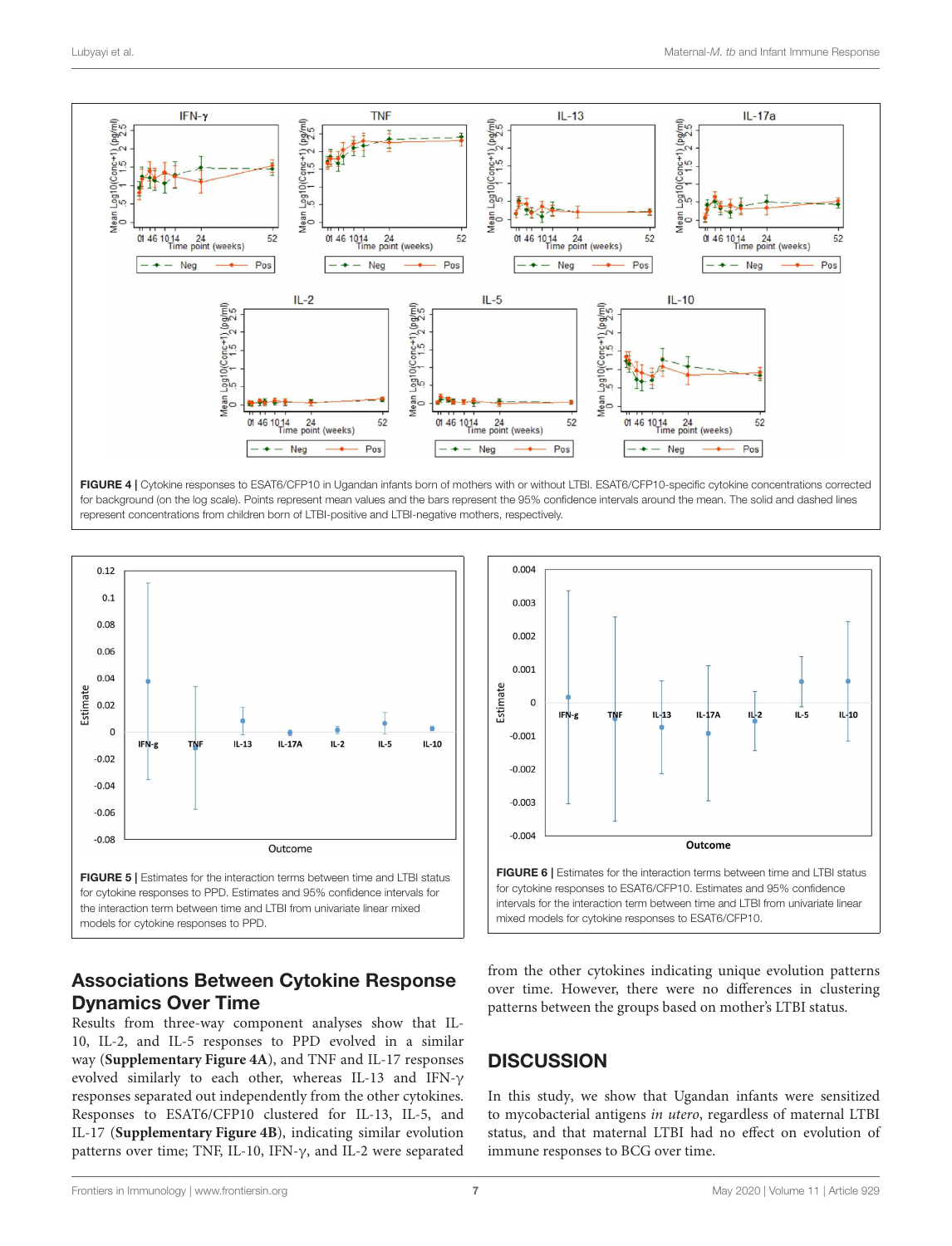

<span id="page-7-0"></span>Maternal infections during pregnancy, with various pathogens, sensitize the fetus in utero [\(14,](#page-9-11) [18,](#page-9-15) [32,](#page-9-27) [33\)](#page-9-28), and prenatal M.tb sensitization has long been recognized among mothers from TB-endemic settings [\(14\)](#page-9-11). In addition, maternal helminth co-infection appears to modify the infant response to subsequent infection with the same pathogen [\(22\)](#page-9-19), and to BCG immunization [\(34\)](#page-9-29). In a small preliminary study, we demonstrated impaired mycobacteria-specific T-cell responses following BCG immunization of infants born to LTBI-positive mothers, although this effect was transient [\(23\)](#page-9-20). We therefore postulated that maternal M.tb infection would strongly influence fetal sensitization and the neonatal response to BCG immunization. Our new results refute this hypothesis. A previous study from South Africa showed that maternal HIV infection had an effect on infant immune responses in the presence of maternal M.tb sensitization at birth, however, these effects were not maintained post immunization with BCG [\(35\)](#page-9-30). Our study design differed from the South African study in terms of earlier BCG immunization (at birth, rather than age 6 weeks), larger sample size, exclusion of HIV positive mothers, use of two tests (TST and T-SPOT.TB) rather than one (QuantiFERON-TB Gold In-Tube) to rigorously distinguish LTBI-positive or negative mothers, and more frequent sampling during infancy. Together, the two studies provide clear evidence that maternal LTBI does not impact the infant response to BCG in endemic settings.

PCA in cord blood showed IL-10 and TNF tending to group separately from the other five cytokine responses, but there was no evidence that maternal LTBI was associated with a differing pattern of response, or that differences in these cord blood profiles impacted the subsequent infant response to BCG.

This conclusion is surprising in view of the recognized effects of prenatal exposure to other pathogens on neonatal immune responses. One possible explanation lies in the observation that, in our study, a very high proportion of infants demonstrated cord blood cytokine responses to mycobacterial antigens, regardless of maternal LTBI status. The mechanism of fetal sensitization may involve transfer of either antigen or antibody. Interestingly, antibody to PPD and to ESAT6/CFP10 was found in the cord blood of almost all our study infants, in considerable concentrations, implying that exposure to mycobacteria, whether NTM or M.tb, was almost universal. Passive transfer of antibodies appears to have occurred regardless of maternal LTBI status. Nevertheless, how fetal sensitization to mycobacterial antigen occurs in the absence of maternal LTBI needs further investigation.

A second possible explanation for the lack of difference in response between infants of mothers with and without LTBI is that the BCG stimulus is sufficiently strong to override effects of prior in utero exposures. Our principal component analysis of cord blood responses suggested distinct groups with IL-10 (potentially suggestive of tolerization) separate from Th1 or Th2 cytokine responses for PPD, and Th1 vs. Th2 biased groups for ESAT6/CFP10. However, these initial sensitization patterns were not reflected in the profile of response that developed following BCG. In addition to driving antigen-specific responses, it is possible that BCG-induced increases in function of innate immunity, through trained immunity, could have contributed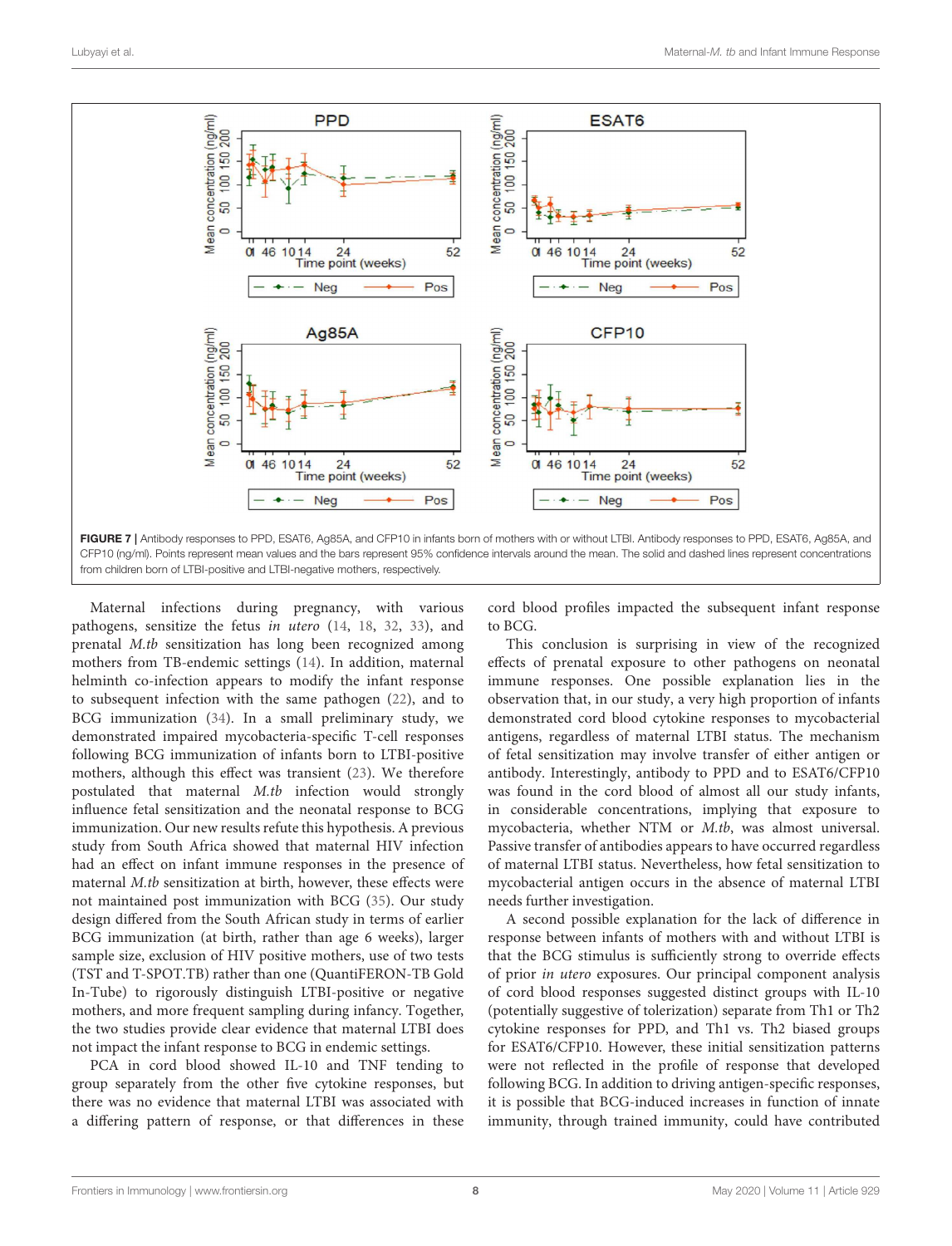to a lack of difference in responses between infants born of mothers with or without LTBI [\(36\)](#page-10-0). However, additional analyses using techniques such as intracellular cytokine staining would be needed to assess the extent of cytokine production from innate cells compared to antigen-specific lymphocytes, whether T cells or B cells.

In our study, the peak infant T cell response to PPD was sustained from age 10 to 24 weeks, later than the 6–10 week period previously reported [\(37\)](#page-10-1). This is important, as the peak for BCG-induced responses should inform future primeboost strategies regarding timing of the boost—perhaps boosters should be given much later than has previously been thought. Our study differed from the South African study [\(37\)](#page-10-1) in terms of the geographical location and the use of whole blood stimulation with Luminex assays to measure analytes in supernatant, as compared to flow cytometry.

Comparing UK BCG-vaccinated and un-vaccinated infants, BCG vaccination induced several cytokines and chemokines (IFN-γ, TNF, IL-2, IL-6, IL-1α, IL-4, IL-5, IL-13, IL-10, IL-8, IP-10, MIP-1α, G-CSF, and GM-CSF) [\(38\)](#page-10-2). Our results are comparable: infants in our study produced similar cytokines, although it was not possible to determine which cells produced them.

This was the largest study of its kind to date. Although recruitment (and hence statistical power) was slightly below target, there was no suggestion of any consistent or persistent differences between the two groups. Thus, the small reduction in power is unlikely to explain the lack of differences seen. Use of a whole blood assay means that we cannot be sure about the cellular source of the analytes measured; for this analysis we have focussed on those most likely to be of T-cell origin; moreover, given that analytes were measured after 6 days of culture.

In conclusion, our data suggest remarkably high early exposure to mycobacterial antigens in utero in Uganda, but no impact of this exposure on the infant response to BCG. Our data do not support the hypothesis that prenatal exposure to antigens or antibodies resulting from maternal LTBI results in impaired cytokine responses induced by BCG immunization. The implication of our findings is that maternal LTBI is not the reason for reduced effectiveness of BCG in the tropics and all infants are likely to benefit from BCG immunization regardless of their maternal LTBI status.

#### DATA AVAILABILITY STATEMENT

The raw data supporting the conclusions of this article will be made available by the authors, without undue reservation, to any qualified researcher.

#### ETHICS STATEMENT

The studies involving human participants were reviewed and approved by Uganda Virus Research Institute Research Ethics Committee (reference GC/127/13/09/16 and GC/127/16/03/434), Uganda National Council for Science and Technology (reference HS 1526) and the London School of Hygiene & Tropical Medicine (reference 7104). Written informed consent to participate in this study was provided by the participants' legal guardian/next of kin.

#### AUTHOR CONTRIBUTIONS

AE, SC, PK, EW, SS, and HD conceived the study and secured funding. AE, SC, SS, HD, EW, LL, and PM reviewed the data and wrote the initial drafts of the manuscript. LL, EW, and JL provided statistical expertise and support. PM, GN, MN, JTus, and MH-A performed all laboratory assays. JS, DA, HA, and JTum were members of the clinical team involved in recruitment, follow up and clinical reporting. All authors read and approved the final version of the manuscript.

#### FUNDING

This work was supported by a project grant from the UK Medical Research Council, grant number MR/K019708. LL was supported by a Ph.D. fellowship through the DELTAS Africa Initiative SSACAB (Grant No. 107754). SC was supported by funds from the DELTAS Initiative MUIIplus (Grant No. 107743). The DELTAS Africa Initiative is an independent funding scheme of the African Academy of Sciences (AAS) Alliance for Accelerating Excellence in Science in Africa (AESA) and was supported by the New Partnership for Africa's Development Planning and Coordinating Agency (NEPAD Agency) with funding from the Wellcome Trust (Grant No. 107754/Z/15/Z) and the UK Government. The views expressed in this study are those of the authors and not necessarily those of the AAS, NEPAD Agency, Wellcome Trust or the UK government. PM was supported by a Commonwealth Scholarships Commission PhD scholarship (UGCS-2012–602) and a training fund from the MRC/UVRI and LSHTM Uganda Research Unit. SS, MH-A and HD received support from the EU Horizon 2020 programme (TBVAC2020, agreement number 643381) and MH-A was supported by an MRC London Intercollegiate Doctoral Training Partnership studentship. EW received funding from MRC Grant Reference MR/K012126/1; this grant and the MRC/UVRI and LSHTM Uganda Research Unit are jointly funded by the UK Medical Research Council (MRC) and the UK Department for International Development (DFID) under the MRC/DFID Concordat agreement and are also part of the EDCTP2 programme supported by the European Union.

#### ACKNOWLEDGMENTS

We thank the study participants who took part in this study, the staff of the Immunomodulation and Vaccines (I-Vac) Programme at the MRC/UVRI and LSHTM Uganda Research Unit and the midwives of the Entebbe General Hospital Maternity Department.

#### SUPPLEMENTARY MATERIAL

<span id="page-8-0"></span>The Supplementary Material for this article can be found [online at: https://www.frontiersin.org/articles/10.3389/fimmu.](https://www.frontiersin.org/articles/10.3389/fimmu.2020.00929/full#supplementary-material) 2020.00929/full#supplementary-material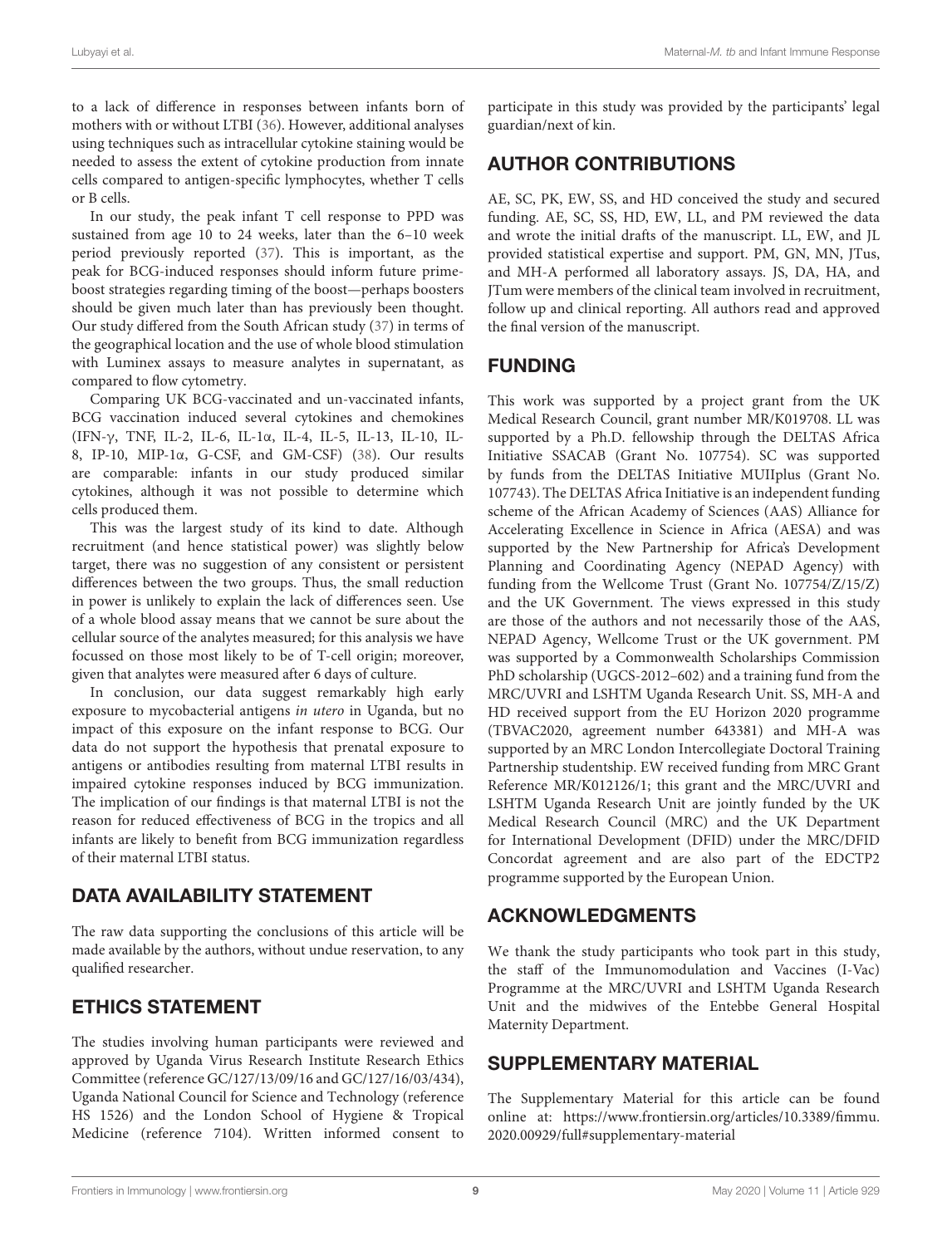# **REFERENCES**

- <span id="page-9-0"></span>1. Trunz BB, Fine P, Dye C. Effect of BCG vaccination on childhood tuberculous meningitis and miliary tuberculosis worldwide: a metaanalysis and assessment of cost-effectiveness. Lancet. (2006) 367:1173–80. doi: [10.1016/S0140–6736\(06\)68507–3](https://doi.org/10.1016/S0140--6736(06)68507--3)
- <span id="page-9-1"></span>2. Abubakar I, Pimpin L, Ariti C, Beynon R, Mangtani P, Sterne J, et al. Systematic review and meta-analysis of the current evidence on the duration of protection by bacillus Calmette-Guérin vaccination against tuberculosis. Health Technol Asses. (2013) 17:1. doi: [10.3310/hta17370](https://doi.org/10.3310/hta17370)
- 3. Colditz GA, Brewer TF, Berkey CS, Wilson ME, Burdick E, Fineberg HV, et al. Efficacy of BCG vaccine in the prevention of tuberculosis: meta-analysis of the published literature. JAMA. (1994) 271:698–702. doi: [10.1001/jama.1994.03510330076038](https://doi.org/10.1001/jama.1994.03510330076038)
- 4. Fine PE. Variation in protection by BCG: implications of and for heterologous immunity. Lancet. (1995) 346:1339–45. doi: [10.1016/S0140–6736\(95\)92348–9](https://doi.org/10.1016/S0140--6736(95)92348--9)
- <span id="page-9-2"></span>5. Mangtani P, Abubakar I, Ariti C, Beynon R, Pimpin L, Fine PE, et al. Protection by BCG vaccine against tuberculosis: a systematic review of randomized controlled trials. Clin Infect Dis. (2013) 58:470–80. doi: [10.1093/cid/cit790](https://doi.org/10.1093/cid/cit790)
- <span id="page-9-3"></span>6. Edwards LB, Acquaviva F, Livesay VT, Cross FW, Palmer CE. An atlas of sensitivity to tuberculin, PPD-B, and histosplasmin in the United States. Am Rev Respir Dis. (1969) 99:1–132.
- <span id="page-9-4"></span>7. Weir R, Black G, Nazareth B, Floyd S, Stenson S, Stanley C, et al. The influence of previous exposure to environmental mycobacteria on the interferon-gamma response to bacille Calmette–Guérin vaccination in southern England and northern Malawi. Clin Exp Immunol. (2006) 146:390–9. doi: [10.1111/j.1365–2249.2006.03222.x](https://doi.org/10.1111/j.1365--2249.2006.03222.x)
- <span id="page-9-5"></span>8. Andersen P, Doherty TM. Learning from BCG: designing a better tuberculosis vaccine. Discovery medicine. (2009) 5:383–7. Available online at: [http://www.](http://www.discoverymedicine.com/Peter-Andersen/2009/07/26/learning-from-bcg-designing-a-better-tuberculosis-vaccine/) [discoverymedicine.com/Peter-Andersen/2009/07/26/learning-from-bcg](http://www.discoverymedicine.com/Peter-Andersen/2009/07/26/learning-from-bcg-designing-a-better-tuberculosis-vaccine/)[designing-a-better-tuberculosis-vaccine/](http://www.discoverymedicine.com/Peter-Andersen/2009/07/26/learning-from-bcg-designing-a-better-tuberculosis-vaccine/)
- <span id="page-9-6"></span>9. Hoefsloot W, Van Ingen J, Andrejak C, Ängeby K, Bauriaud R, Bemer P, et al. The geographic diversity of nontuberculous mycobacteria isolated from pulmonary samples: an NTM-NET collaborative study. Eur Respir J. (2013) 42:1604–13. doi: [10.1183/09031936.00149212](https://doi.org/10.1183/09031936.00149212)
- <span id="page-9-7"></span>10. Barreto ML, Pilger D, Pereira SM, Genser B, Cruz AA, Cunha SS, et al. Causes of variation in BCG vaccine efficacy: examining evidence from the BCG REVAC cluster randomized trial to explore the masking and the blocking hypotheses. Vaccine. (2014) 32:3759–64. doi: [10.1016/j.vaccine.2014.05.042](https://doi.org/10.1016/j.vaccine.2014.05.042)
- <span id="page-9-8"></span>11. Hesseling A, Cotton M, Fordham von Reyn C, Graham S, Gie R, Hussey, G. Consensus statement on the revised World Health Organization recommendations for BCG vaccination in HIV-infected infants: Submitted on behalf of the BCG Working Group, Child Lung Health Section, International Union Against Tuberculosis and Lung Disease, 38th Union World Conference on Lung Health, Cape Town, 8–12 November 2007 [Official statement]. Int J Tubercul Lung Dis. (2008) 12:1376–9. Available online at: [http://hdl.handle.](http://hdl.handle.net/10019.1/8816) [net/10019.1/8816](http://hdl.handle.net/10019.1/8816)
- <span id="page-9-9"></span>12. Lalor MK, Floyd S, Gorak-Stolinska P, Ben-Smith A, Weir RE, Smith SG, et al. BCG vaccination induces different cytokine profiles following infant BCG vaccination in the UK and Malawi. J Infect Dis. (2011) 204:1075–85. doi: [10.1093/infdis/jir515](https://doi.org/10.1093/infdis/jir515)
- <span id="page-9-10"></span>13. Burl S, Adetifa UJ, Cox M, Touray E, Whittle H, McShane H, et al. The tuberculin skin test (TST) is affected by recent BCG vaccination but not by exposure to non-tuberculosis mycobacteria (NTM) during early life. PLoS ONE. (2010) 5:e12287. doi: [10.1371/journal.pone.0012287](https://doi.org/10.1371/journal.pone.0012287)
- <span id="page-9-11"></span>14. Malhotra I, Ouma J, Wamachi A, Kioko J, Mungai P, Omollo A, et al. In utero exposure to helminth and mycobacterial antigens generates cytokine responses similar to that observed in adults. J Clin Investig. (1997) 99:1759–66. doi: [10.1172/JCI119340](https://doi.org/10.1172/JCI119340)
- <span id="page-9-12"></span>15. Sebina I, Biraro IA, Dockrell HM, Elliott AM, Cose S. Circulating B-lymphocytes as potential biomarkers of tuberculosis infection activity. PLoS ONE. [\(2014\) 9:e106796. doi: 10.1371/journal.pone.](https://doi.org/10.1371/journal.pone.0106796) 0106796
- <span id="page-9-13"></span>16. Kimuda SG, Nalwoga A, Levin J, Franken KL, Ottenhoff TH, Elliott AM, et al. Humoral Responses to Rv1733c, Rv0081, Rv1735c, and Rv1737c DosR Regulon-Encoded Proteins of Mycobacterium tuberculosis in Individuals with Latent Tuberculosis Infection. J Immunol Res. (2017) 2017:1593143. doi: [10.1155/2017/1593143](https://doi.org/10.1155/2017/1593143)
- <span id="page-9-14"></span>17. Rahman MJ, Degano IR, Singh M, Fernandez C. Influence of maternal gestational treatment with mycobacterial antigens on postnatal immunity in an experimental murine model. PLoS ONE. (2010) 5:e9699. doi: [10.1371/journal.pone.0009699](https://doi.org/10.1371/journal.pone.0009699)
- <span id="page-9-15"></span>18. Potian JA, Rafi W, Bhatt K, McBride A, Gause WC, Salgame P. Preexisting helminth infection induces inhibition of innate pulmonary anti-tuberculosis defense by engaging the IL-4 receptor pathway. J Exp Med. (2011) 208:1863– 74. doi: [10.1084/jem.20091473](https://doi.org/10.1084/jem.20091473)
- <span id="page-9-16"></span>19. Gebreegziabiher D, Desta K, Desalegn G, Howe R, Abebe M. The effect of maternal helminth infection on maternal and neonatal immune function and immunity to tuberculosis. PLoS ONE. (2014) 9:e93429. doi: [10.1371/journal.pone.0093429](https://doi.org/10.1371/journal.pone.0093429)
- <span id="page-9-17"></span>20. Novato-Silva E, Gazzinelli G, Colley, D. Immune responses during human schistosomiasis mansoni. XVIII. Immunologic status of pregnant women and their neonates. Scand J Immunol. (1992) 35:429-37. doi: [10.1111/j.1365–3083.1992.tb02878.x](https://doi.org/10.1111/j.1365--3083.1992.tb02878.x)
- <span id="page-9-18"></span>21. Holt PG, Strickland DH. Soothing signals: transplacental transmission of resistance to asthma and allergy. J Exp Med. (2009) 206:2861–4. doi: [10.1084/jem.20092469](https://doi.org/10.1084/jem.20092469)
- <span id="page-9-19"></span>22. Malhotra I, Mungai PL, Wamachi AN, Tisch D, Kioko JM, Ouma JH, et al. Prenatal T cell immunity to Wuchereria bancrofti and its effect on filarial immunity and infection susceptibility during childhood. J Infect Dis. (2006) 193:1005–13. doi: [10.1086/500472](https://doi.org/10.1086/500472)
- <span id="page-9-20"></span>23. Mawa PA, Nkurunungi G, Egesa M, Webb EL, Smith SG, Kizindo R, et al. The impact of maternal infection with Mycobacterium tuberculosis on the infant response to bacille Calmette–Guérin immunization. Philos Trans R Soc B Biol Sci. (2015) 370:20140137. doi: [10.1098/rstb.2014.0137](https://doi.org/10.1098/rstb.2014.0137)
- <span id="page-9-21"></span>24. Weir R, Fine P, Nazareth B, Floyd S, Black G, King E, et al. Interferonγ and skin test responses of schoolchildren in southeast England to purified protein derivatives from Mycobacterium tuberculosis and other species of mycobacteria. Clin Exp Immunol. (2003) 134:285–94. doi: [10.1046/j.1365–2249.2003.02272](https://doi.org/10.1046/j.1365--2249.2003.02272)
- <span id="page-9-22"></span>25. Li H, Wang XX, Wang B, Fu L, Liu G, Lu Y, et al. Latently and uninfected healthcare workers exposed to TB make protective antibodies against Mycobacterium tuberculosis. Proc Natl Acad Sci USA. (2017) 114:5023–8. doi: [10.1073/pnas.1611776114](https://doi.org/10.1073/pnas.1611776114)
- 26. Lu LL, Chung AW, Rosebrock TR, Ghebremichael M, Yu WH, Grace PS, et al. A functional role for antibodies in tuberculosis. Cell. (2016). 167:433–43. e414. doi: [10.1016/j.cell.2016.08.072](https://doi.org/10.1016/j.cell.2016.08.072)
- 27. Sebina I, Cliff JM, Smith SG, Nogaro S, Webb EL, Riley EM, et al. Longlived memory B-cell responses following BCG vaccination. PLoS ONE. (2012) 7:e51381. doi: [10.1371/journal.pone.0051381](https://doi.org/10.1371/journal.pone.0051381)
- <span id="page-9-23"></span>28. Fletcher HA, Snowden MA, Landry B, Rida W, Satti I, Harris SA, et al. Tcell activation is an immune correlate of risk in BCG vaccinated infants. Nat Commun. (2016) 7:11290. doi: [10.1038/ncomms11290](https://doi.org/10.1038/ncomms11290)
- <span id="page-9-24"></span>29. Nkurunungi G, Lutangira JE, Lule SA, Akurut H, Kizindo R, Fitchett JR, et al. Determining Mycobacterium tuberculosis infection among BCG-immunised Ugandan children by T-SPOT. TB and tuberculin skin testing. PLoS ONE. (2012) 7:e47340. doi: [10.1371/journal.pone.0047340](https://doi.org/10.1371/journal.pone.0047340)
- <span id="page-9-25"></span>30. Webb EL, Mawa PA, Ndibazza J, Kizito D, Namatovu A, Kyosiimire-Lugemwa J, et al. Effect of single-dose anthelmintic treatment during pregnancy on an infant's response to immunisation and on susceptibility to infectious diseases in infancy: a randomised, double-blind, placebo-controlled trial. Lancet. (2011) 377:52–62. doi: [10.1016/S0140–6736\(10\)61457–2](https://doi.org/10.1016/S0140--6736(10)61457--2)
- <span id="page-9-26"></span>31. Kroonenberg PM. Applied Multiway Data Analysis. Hoboken, NJ: John Wiley and Sons (2008). doi: [10.1002/9780470238004](https://doi.org/10.1002/9780470238004)
- <span id="page-9-27"></span>32. Eloi-Santos S, Novato-Silva E, Maselli V, Gazzinelli G, Colley D, Correa-Oliveira R. Idiotypic sensitization in utero of children born to mothers with schistosomiasis or Chagas' disease. J Clin Investig. (1989) 84:1028–31. doi: [10.1172/JCI114225](https://doi.org/10.1172/JCI114225)
- <span id="page-9-28"></span>33. Weil GJ, Hussain R, Kumaraswami V, Tripathy SP, Phillips K, Ottesen EA. Prenatal allergic sensitization to helminth antigens in offspring of parasiteinfected mothers. J Clin Investig. (1983) 71:1124–9. doi: [10.1172/JCI110862](https://doi.org/10.1172/JCI110862)
- <span id="page-9-29"></span>34. Malhotra I, Mungai P, Wamachi A, Kioko J, Ouma JH, Kazura JW, et al. Helminth-and Bacillus Calmette-Guerin-induced immunity in children sensitized in utero to filariasis and schistosomiasis. J Immunol. (1999) 162:6843–8.
- <span id="page-9-30"></span>35. Jones CE, Hesseling AC, Tena-Coki NG, Scriba TJ, Chegou NN, Kidd M, et al. The impact of HIV exposure and maternal Mycobacterium tuberculosis